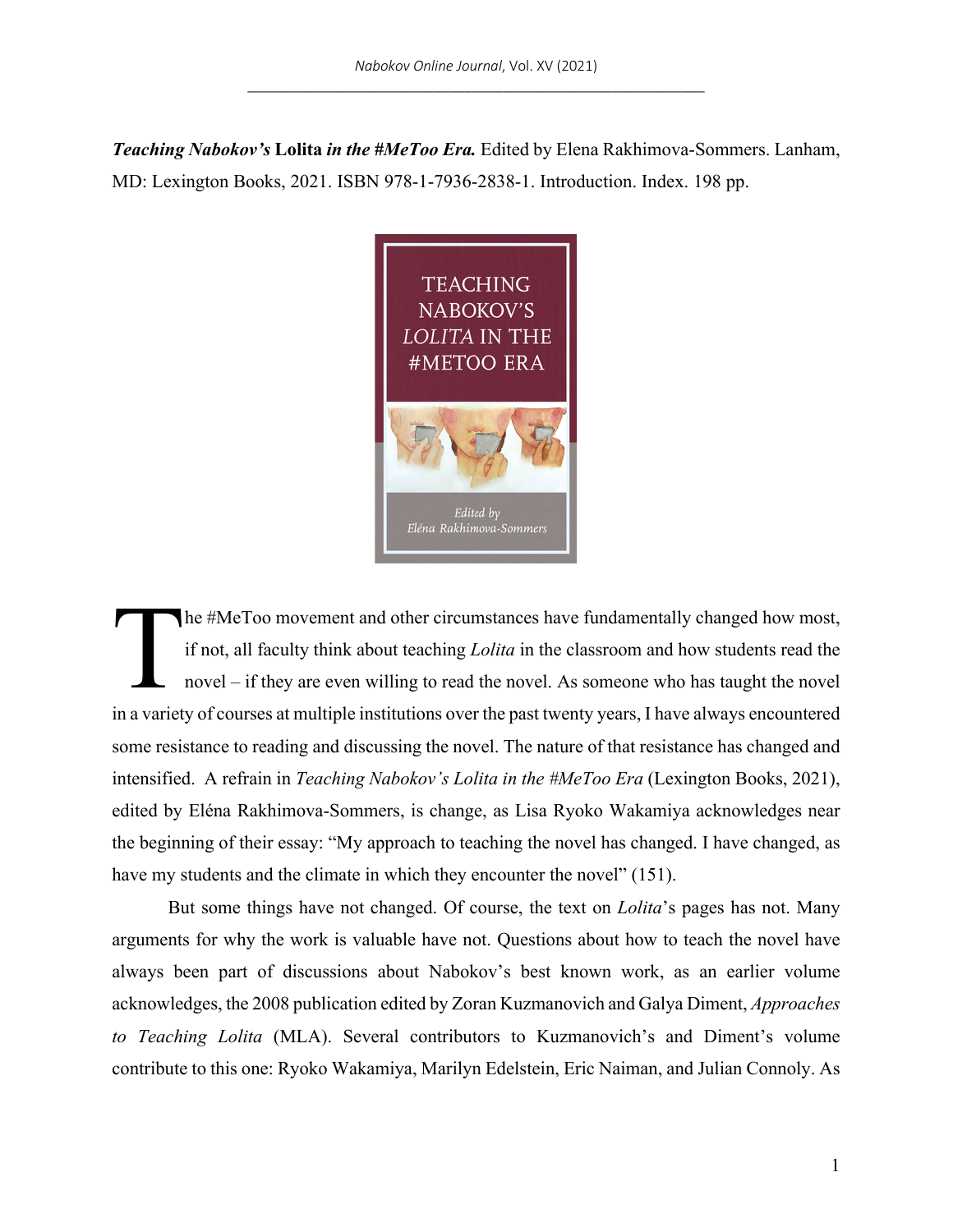someone who contributed to that same publication, I was eager to read this new work, because I have struggled with not just how but even whether to teach the novel.

Although the volume is divided into two parts, *Asking the Question: Why Teach* Lolita*?* and *Offering Suggestions: How to Teach* Lolita, the sheer number of essays (two in the first; eight in the second) suggest emphasis on the latter section. Of course, separating the two questions is impossible, which the volume's opening essay by Edelstein acknowledges in its title, "(How) Should a Feminist Teach *Lolita* in the Wake of #MeToo?" (11-30). How we teach the novel is an argument for why we teach the novel. If this is the case, then Frances McDonnell Capossela's "Reading *Lolita* as a Teenage Girl," offers clear evidence that faculty should continue to do so. McDonnell Capossella, a former undergraduate student of fellow contributor, Ann Dwyer, offers a nuanced, attentive treatment of the novel that demonstrates the impact continuing to discuss the novel in undergraduate classes can have on our understanding. McDonnell Capossela acknowledges Dwyer's influence: "The great success of my Nabokov class was Professor Anne Dwyer's guidance in firstly helping us understand the multiple layers of meaning across which Nabokov's novels operate, and secondly encouraging and assisting us in doing intensive studies of the work" (172-73).

McDonnell Capossela recounts their initial reading of the novel as a fifteen-year-old, reflects on their experiences in Dwyer's class, and most importantly offers a reading of the novel that centers Lolita's voice—literally: "I followed her language, and her gaze within the novel. This work convinced me that Lolita takes linguistic and imagistic control of the novel… The conclusion of my work was, to me, clear: Nabokov buries the evidence of Lolita's agency, but once excavated, it is undeniable" (172). Charles Byrd's "Dolores Haze: Author" shares similar interests. Byrd notes that their piece "has suggested possible echoes of Dolores' letters in Humbert's writing, but Dolores's speech is such a wellspring of wisecracks that it, too, deserves comprehensive analysis as an influence on Humbert's stylistics" (121). The essay begins by acknowledging how things have changed for teachers of the novel. Byrd notes that they have spent more than thirty years teaching the novel, working with students to "analyze virtually every nook and cranny of Humbert's extravagant rhetoric" (109), but that observing Dr. Christine Blasey Ford's testimony during the Brett Kavanaugh Supreme Court Judicial Nomination "left [them] more than embarrassed to be teaching an at times light-hearted trivializing fantasy of sexual victimization"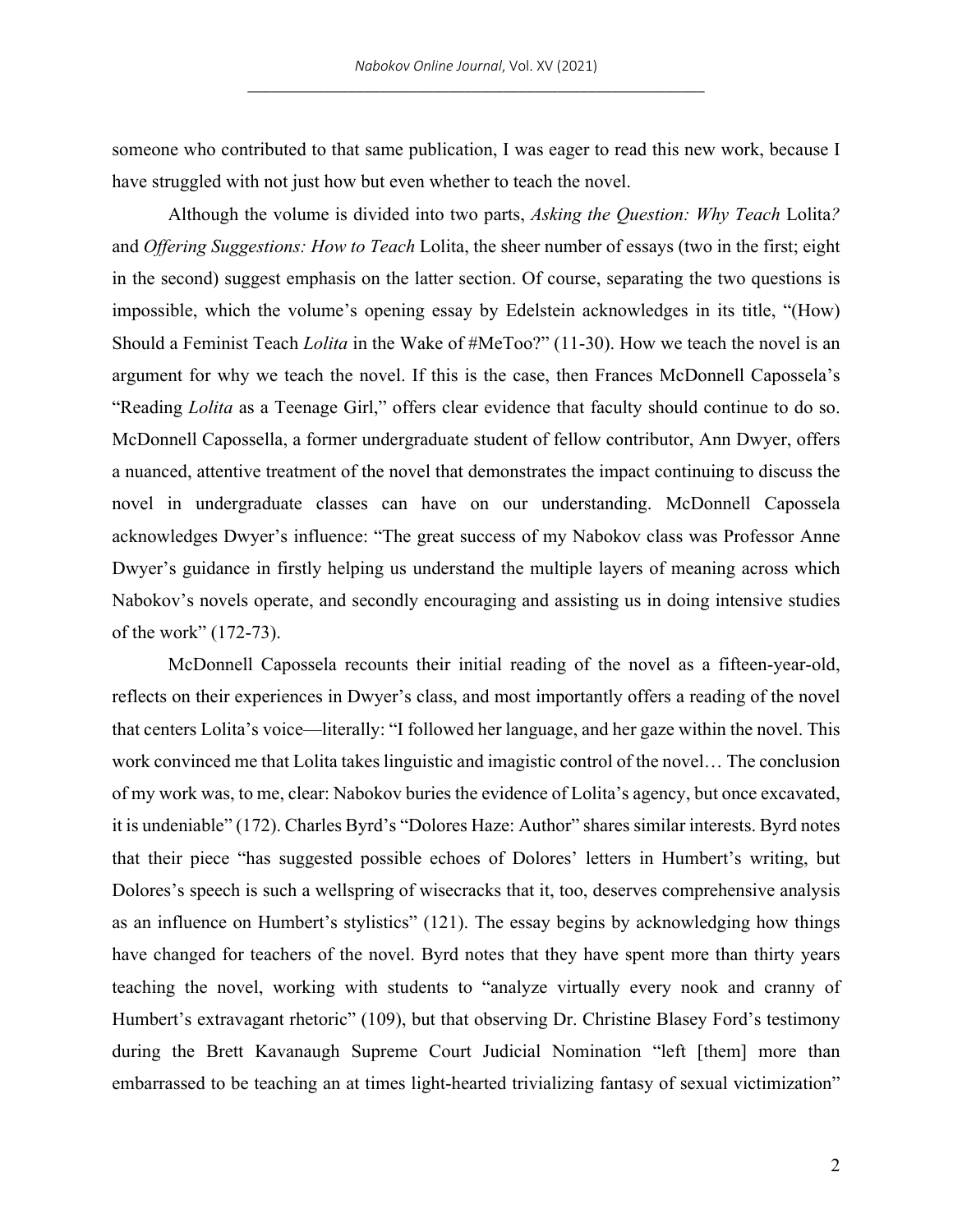(109). Much of the essay focuses on both Lolita's words and writing as a means of recognizing Dolores as "an emotionally intelligent, fellow survivor of sex crimes suggested by the #MeToo movement" (121). Byrd, like McDonnell Capossela, offers a means of discussing the novel in ways that take seriously the concerns of the #MeToo Movement.

The essays often work in conversation—sometimes deliberately so as when one references the other. But sometimes the best conversations are the most unexpected, such as how Dwyer's version of a lecture she gave to her students (33-37), embedded in "Why I Teach Lolita," can be read in light of Ryoko Wakamiya's discussion of apologia, including Nabokov's own unconventional example in his Afterword (158-161). Because I was familiar with Dwyer's 2018 piece in *Inside Higher Ed*, I was eager to read their contribution here. Dwyer's approach including an "abridged and redacted version" of their lecture to students in 2018—works awkwardly, because the "lecture" here is similar to Dwyer's well-known May 14, 2018 piece for *Inside Higher Ed*. But the differences make me curious about what exactly the students heard or read in Dwyer's class. For example, in the *IHE* piece, the subsection "Does Language Trump All Else" includes three sentences; in this volume, the subsection includes seven sentences. Perhaps Dwyer's contribution in this volume is the lecture as originally submitted to *IHE*, which then edited it for the purposes of publication, but if this is the case, some acknowledgment of that would be helpful. For me, the most useful elements of the essay appear in the final two sections. Rather than reading another longer version of Dwyer's lecture, I would have appreciated reading more reflection on the impact of the lecture given to students as well as responses to the 2018 publication.

Dwyer suggests that "when the question of sexual assault becomes the absolute forefront of classroom conversation, many other aspects of Nabokov's immensely rich text receive scond billing or go by completely unnoticed," that "important conversations about the possibilities and limitations of aesthetic and ethical reading cannot occur" (38). Eric Naiman's essay in the volume offers a potential counterpoint to this, offering ways of centering discussion of the novel and Nabokov's work as a whole around the concepts of consent and close reading (128-138). I much appreciated Naiman's retort to highly respected scholar, Maurice Couturier's comments in *Le Monde* after the publication did not list *Lolita* as one of "the 100 novels which have enthused the critics of the paper since 1944." Naiman challenges Couturier's assertion that the paper has "fallen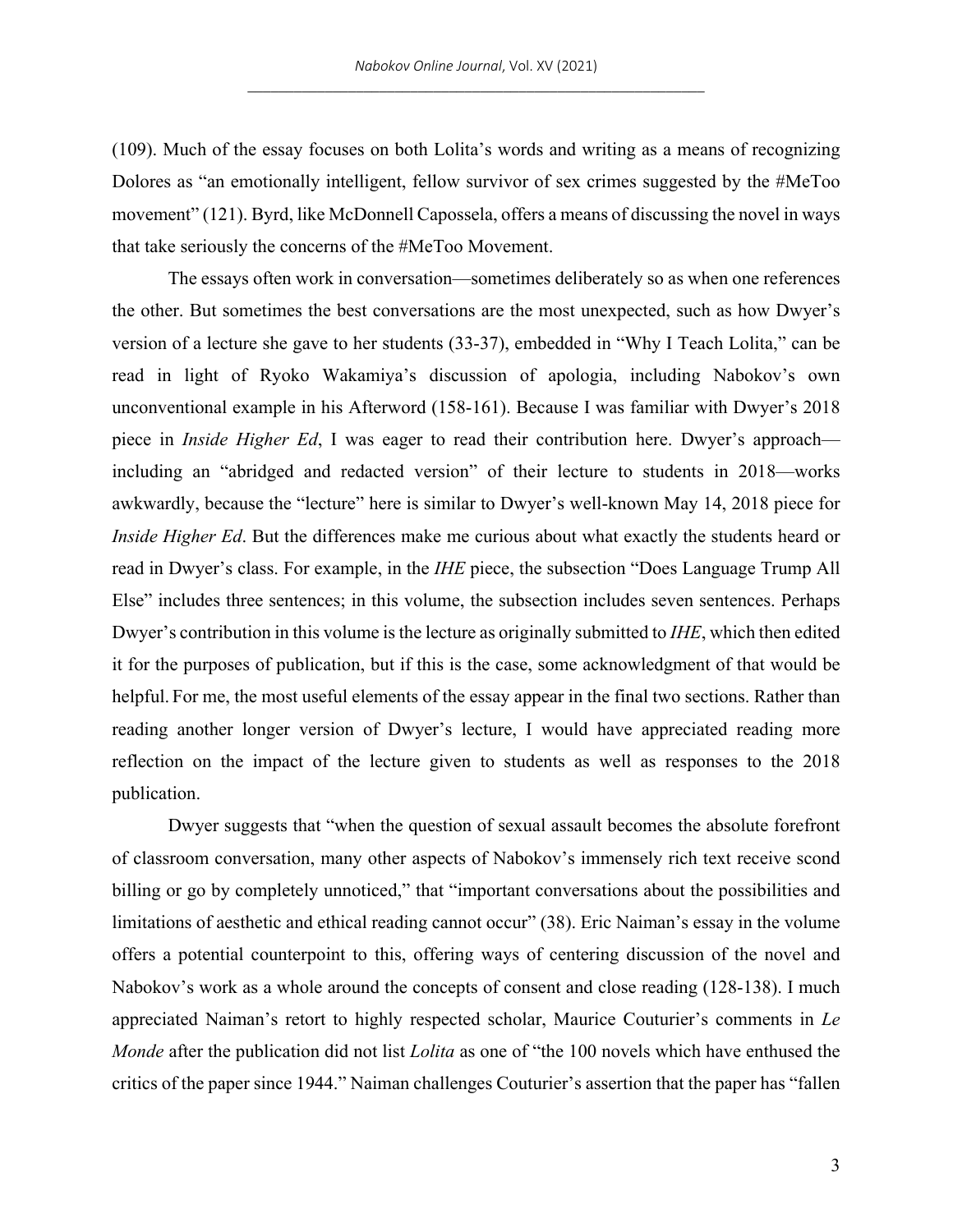victim to the 'MeToo' syndrome" by asserting, "Deploying such terms as part of a defense of *Lolita* may serve to confirm the unfortunate suspicion that aesthetic pleasure in general—not to mention admiration for Nabokov in particular—tends to be incompatible with compassion for realworld suffering" (140). That "unfortunate suspicion" is one I have heard from resistant readers of Nabokov's novel; Naiman offers an important critique: potentially Couturier's remarks do more harm than good in their defense of the novel.

A much welcome aspect of the collection are Vergara's and Zhulina's essays that offer new or reimagined approaches to teaching the book. Looking at Nabokov's novel as an example of a "captivity tale" (57) alongside other more "obvious" choices offers a refreshing and invigorating way to consider the novel, while still acknowledging the challenges of reading the novel today. In fact, as Vergara notes, "I wanted to highlight how its status as an atypical work about captivity allows us to understand Dolores' plight better and lends itself to productive, #MeToo-inspired discussions on topics including guilt and power relations--perennial themes in prison literature" (59). Although other scholars have looked at adaptations of Nabokov's novel for film and stage, Zhulina's essay speaks to the present moment in generative ways. The 2017 #MeToo movement forced theatre and performance studies departments to reconsider curricula and pedagogies (73). Rather than shying away from a controversial text such as *Lolita*, Zhulina asserts "teaching *Lolita*  alongside its afterlives on the stage and screen is a productive way to explore questions concerning consent, misogyny, sexual violence as well as the process of adapting and reinterpreting problematic texts from the past" (73). Reviewing the challenges of adapting the novel, Zhulina asserts that "works that feature only echoes of or allusions to Nabokov's novel" have achieved more success (82). After discussing Paula Vogel's *How I Learned to Drive* (1997) and David Harrower's *Blackbird* (2005) as well as other more recent plays by women, Zhulina writes, "Putting texts that celebrate young girls' perseverance, not only their traumas, in dialogue with Nabokov's *Lolita* can lead to productive conversations in the classroom about what kind of stories of girlhood our culture perpetuates" (85). Like Zhulina, Connolly's "Three *Lolitas*: The Evolution of a Cultural Icon in Fiction and Film" attends to the film adaptations of Nabokov's novel, but offers a far more conventional approach to teaching the novel than other essays in the collection do. Connolly begins by considering how Nabokov attempted to shape readers' response to his work and then focuses on Kubrick's and Lyne's cinematic efforts. The questions and issues raised